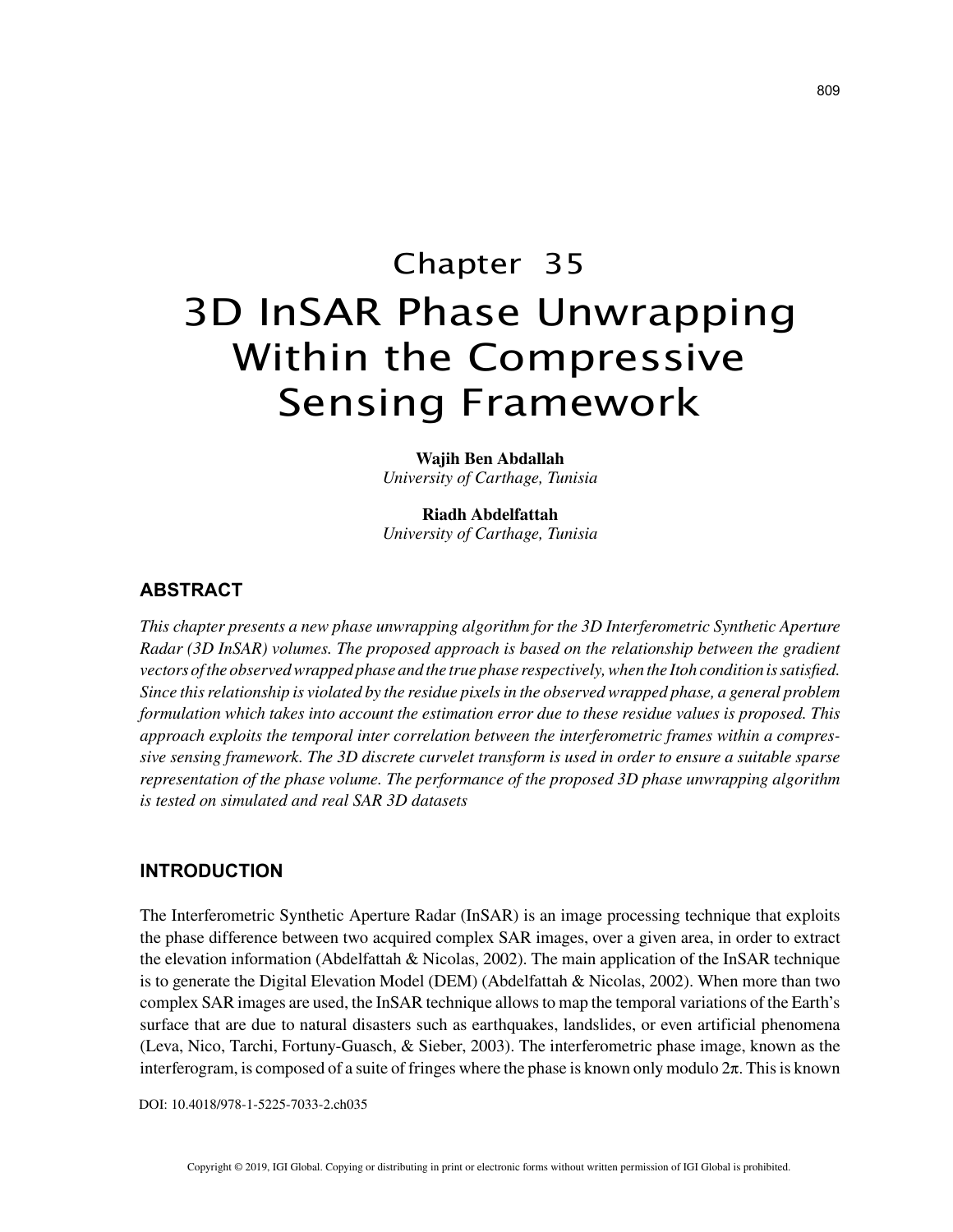as the wrapped phase. It is due to the complex representation of the phase. However, this will cause, that the information provided by the interferogram is not directly exploitable. Since the phase values in the InSAR image are between  $-\pi$  and  $+\pi$ , so it is impossible to extract the true topography of the terrain and its temporal variations due the wrapping effect. For this reason a phase unwrapping step is needed to expand the phase to its true values between 0 and *2kπ*.

In the other hand, the 3D phase unwrapping is a process operating in the space-time domain. The 3D interferometric volume dataset is composed of many frames where each of them represents an InSAR phase image acquired at a specified time. The 3D InSAR concept leads to an improvement in the accuracy of the true phase solution since the unwrapping process is performed taking into account the correlation between InSAR frames (Hooper, Segall & Zebker, 2007). In the literature, the 3D phase unwrapping problem has a growing up interest and most of the proposed approaches perform a series of independent 2D phase unwrapping processing.

In this chapter, the authors give first an overview on 2D and 3D interferometric SAR formation and concepts. Then, they present the sparse recovery technique which is the key of the main contribution of this chapter. After that, the authors describe in details a new phase volume unwrapping algorithm that exploits the temporal inter correlation between the interferometric frames. This algorithm is based on the sparse recovery technique and the 3D discrete curvelet transform to ensure a suitable sparse representation of the phase volume. Finally, the proposed approach is tested and validated using simulated and real SAR 3D datasets.

# **2D Interferomteric SAR Formation**

Based on the acquisition geometry of the SAR system (Hanssen, 2001), the radar cannot distinguish two different targets on the ground when they having the same range distance but different angles with respect to the sensor. In order to overcome this detection problem, and obtaining phase measurements as well as amplitude, one can use acquisitions provided from two different antennas or a unique one at two different times. These two solutions enabled the scientists to compute the topography mapping from the phase difference images called interferograms SAR (Hanssen, 2001).

#### **Phase Difference Principle**

The distance between the antenna and the target is obtained from road trip time of the emitted pulse. The Figure 1(a) shows that the two points *P* and *P'* situated on the same slant range and on different horizontal positions cannot be distinguished. Although the intensity of the reflected waves from *P* and *P'* may give information about the topography, it cannot provide exact information. This problem can be resolved by using the phase difference between the two targets by considering *P'* as reference point. The computation of this phase difference is equivalent to calculate the phase gradient between two neighbors pixels in the radar image. These two pixels refer to the points whose geographic positions are slightly different (see Figure 1(b)).

Thus, let define the distance between the two sensors as *baseline B* and the distance that is perpendicular to the incidence angle as *effective baseline*  $B_1$  (see Figure 1).